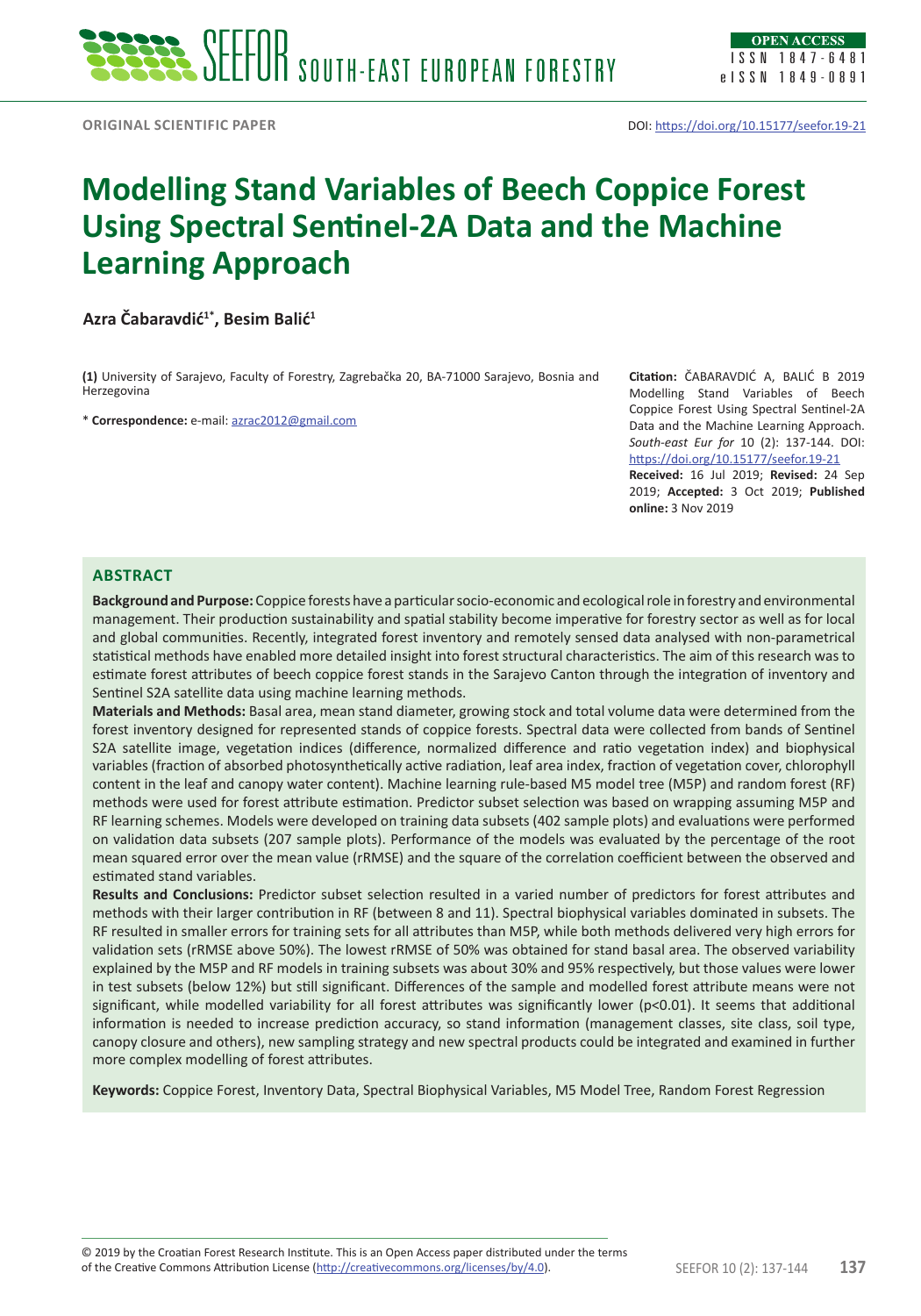# **INTRODUCTION**

Coppice forests have multiple roles related to their production in forest management, as well as their social, ecological and economic importance for local communities. Their contribution is recognized and emphasized in rural livelihoods, low-carbon bio-economy, in protective functions, sharing economy, provision and enrichment [1].

Several studies were conducted analyzing structure, functions, silvicultural measures and other aspects in coppice forests in Europe and the Balkan region [1-8]. Authors [3-8] from South Eastern Europe (SEE) concluded that degradation and inappropriate treatments in high forests in the 20<sup>th</sup> century resulted in degradation and appearance of coppice forests on larger areas. Stajić *et al.* [3] described past and recent coppice forest management in some regions of SEE in relation to their characteristics. Višnjić *et al.* [8] investigated ecological and silvicultural characteristics of coppice forests in Bosnia and Herzegovina (B&H). In B&H coppice forests occupy around 23% of the forested area according to data from the second national forest inventory. Different silvicultural treatments (conversion, thinning, reforestation and others) for the improvement of their production and other forest functions were examined and analyzed [9, 10]. Recent intensive studies of coppice forests were conducted in the Sarajevo Canton [11-14]. Balić [11] presented the research on productivity, structural characteristics and models of growth and increment of coppice beech forests based on forest inventory data using statistical parametrical approach in the Sarajevo Canton.

For management planning purposes it is important to estimate stand productivity variables (basal area, stand diameter, wood volume, growing stock and others) and their spatial distributions, especially where different management regimes are recommended. Therefore, apart from forest inventory data, forest management planning should consider all available information about the forest status and stand conditions. Available remote sensing data from different satellite programs compiled with forest inventory have been used as a source for additional research about forest characteristics since the middle of the 20<sup>th</sup> century. Landsat and Sentinel satellite images have been used most frequently for forest type classification [15-17], as well as for the estimation of forest productivity attributes [18, 19]. Rapid information technology development resulted in continuous improvements of remote sensing capabilities (satellite and aerial imagery, lidar), offering innovative possibilities of research on forest vegetation [19-21]. Then statistical classification and estimation methods supported with information technology development become more efficient and promising in spatial characterization of forest attributes on the forested area [22-24]. Recently, high forests and artificial stands were analyzed frequently using machine learning rule-based approach. Therefore research focus was re-directed on coppice forests where wide interest for further coppice forest characterization was obtained.

The aim of this paper is to evaluate beech coppice forest stand variable estimates based on machine learning rule-based methods: M5 model tree and random forest regression using inventory and Sentinel S2A spectral data.

# **MATERIALS AND METHODS**

#### **Study Area**

The study was conducted in the Sarajevo Canton (about 1277 km<sup>2</sup>), which is bounded by the southern geographical latitudes 43°53' - 43°47' and the eastern geographical longitudes 18°16'-18°27' in central Bosnia and Herzegovina (Figure 1). Forest stands of state-owned beech (*Fagus silvatica* L.) coppice forests surrounding the capital city of Sarajevo were selected as study areas. The selected beech coppice stands are situated on plane and hilly positions at altitude range of 550 to 1700 meters, but mostly below 1000 meters (about 60%). About 80% of forest stands are situated on humid expositions with deeper and moist soils. More than 65% of forest stands are located on a position with an inclination above 20°, while less than 15% is on planes. The study area is influenced by moderate continental climate with subalpine character at higher altitudes.

## **Field Data**

Field measurements were acquired for geo-referenced field plots located at the intersection of 200×200 m grid. Trees with diameter of the breast height of 7 cm were selected in circular plots with different radii based on the probability proportional to size [25]. The most important forest stand attributes including the basal area, stand mean diameter, total volume and growing stock were calculated and used in this research (Table 1). Tree volume for individual trees was calculated using regression models [26] and then scaled to a per unit area basis  $(m^3 \cdot ha^{-1})$ . In this research 609 sample plots in 185 stands were used for modelling. Descriptive statistics of forest attributes and rank correlations with predictor variables were calculated for the sample dataset.

#### **Sentinel S2A Data**

One cloud-free Sentinel-2 scene acquired on 17<sup>th</sup> October 2018 was used in this study. The spectral data were obtained from the Copernicus Open Access Hub [27] as Level-1C data with Top of Atmosphere (TOA) reflectance. Characteristics of the spectral bands of Sentinel-2 MSI (Multi-Spectral Instrument) sensor and subset of used bands are presented in Table 2 [28]. The atmospheric correction of Level-1C input data was performed using the Sen2Cor plug-in for Sentinel-2 Toolbox and SNAP software provided by ESA (version 6.0.0, Brockmann Consult, Geesthacht, Germany). Corrected data were resampled on 20 m resolution, and vegetation indices and biophysical variables were calculated.

Then, three spectral vegetation indices were calculated: difference vegetation index (DVI), ratio vegetation index (RVI) [29], and normalized difference vegetation index (NDVI) [30]. In addition, the biophysical variables were calculated in SNAP from its biophysical processor, which uses a neural network algorithm based on the PROSPECT+SAIL (PROSAIL) radiative transfer model [31]. Five biophysical variables were determined: fraction of absorbed photosynthetically active radiation (fapar), leaf area index (LAI), fraction of vegetation cover (FCOVER), chlorophyll content in the leaf (CHC), and canopy water content (CWC).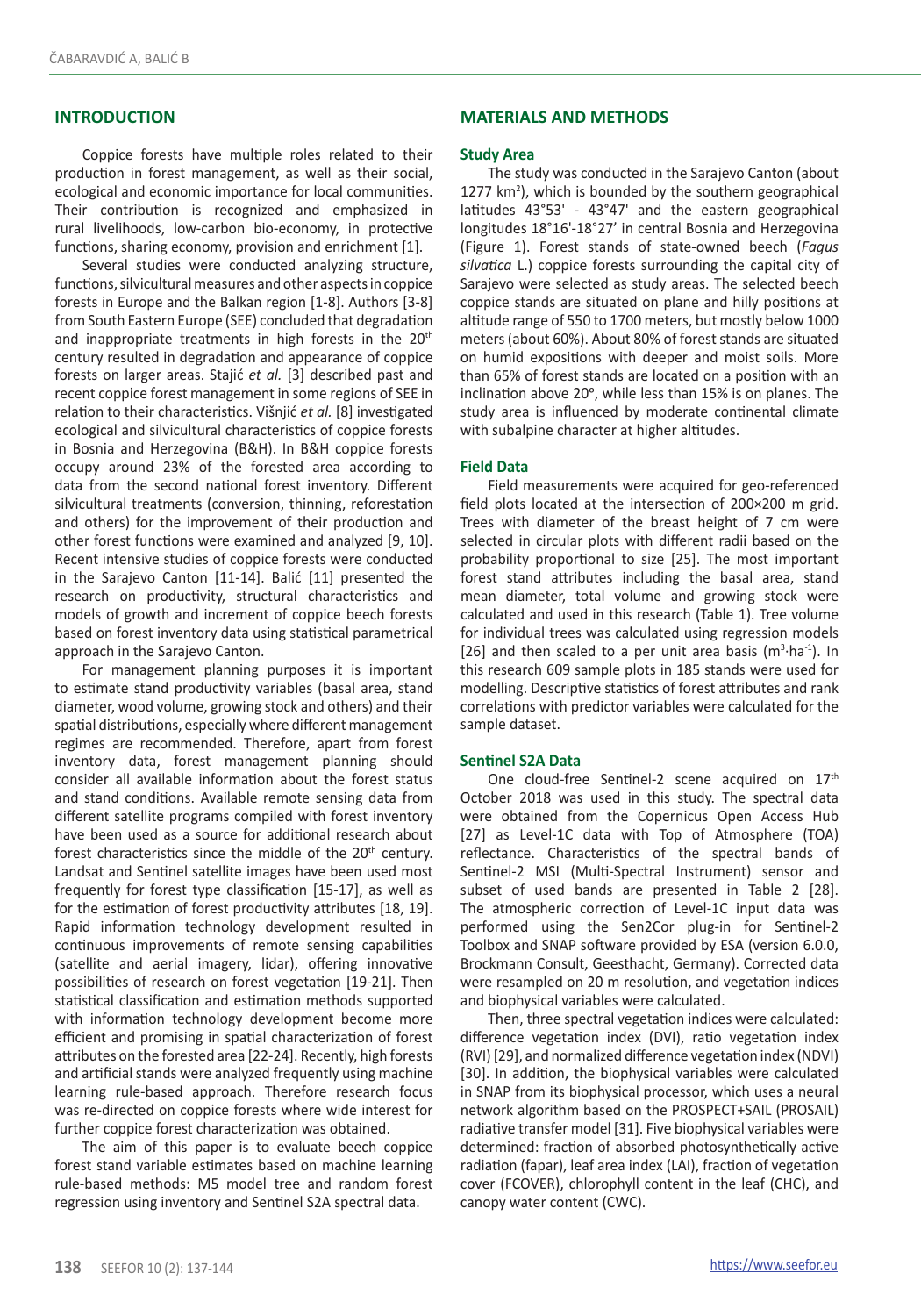

**FIGURE 1.** Position of the study area in B&H and Sarajevo Canton.

| TABLE 1. Descriptive statistics of dataset of forest attributes (n=609). |  |  |  |  |
|--------------------------------------------------------------------------|--|--|--|--|
|--------------------------------------------------------------------------|--|--|--|--|

| <b>Statistic</b>          | <b>Basal area</b><br>$(m^2 \cdot ha^{-1})$ | <b>Stand diameter</b><br>(cm) | <b>Total volume</b><br>$(m^3 \cdot ha^{-1})$ | <b>Growing stock</b><br>$(m^3 \cdot ha^{-1})$ |
|---------------------------|--------------------------------------------|-------------------------------|----------------------------------------------|-----------------------------------------------|
| Mean                      | 20.0                                       | 18.7                          | 203.9                                        | 149.0                                         |
| <b>Standard Deviation</b> | 9.8                                        | 10.1                          | 116.9                                        | 95.4                                          |
| Minimum                   | 1.6                                        | 2.2                           | 18.4                                         | 0.00                                          |
| Maximum                   | 50.2                                       | 52.8                          | 566.9                                        | 437.2                                         |

**TABLE 2.** Spectral bands of Sentinel-2 MSI sensor.

| <b>Band</b>    | λ<br>(nm) | Δλ<br>(nm) | <b>Resolution</b><br>(m) | <b>Feature</b><br>set    |
|----------------|-----------|------------|--------------------------|--------------------------|
| <b>B1</b>      | 433       | 20         | 60                       | $\overline{\phantom{0}}$ |
| <b>B2</b>      | 490       | 65         | 10                       | $\ddot{}$                |
| B <sub>3</sub> | 560       | 35         | 10                       | $\ddot{}$                |
| <b>B4</b>      | 665       | 30         | 10                       | $\ddot{}$                |
| B <sub>5</sub> | 705       | 15         | 20                       | $\ddot{}$                |
| <b>B6</b>      | 740       | 15         | 20                       | $\ddot{}$                |
| <b>B7</b>      | 783       | 20         | 20                       | $\ddot{}$                |
| B <sub>8</sub> | 842       | 115        | 10                       | $\ddot{}$                |
| B8A            | 865       | 20         | 20                       | $\ddot{}$                |
| B <sub>9</sub> | 945       | 20         | 60                       | $\overline{\phantom{0}}$ |
| B <sub>0</sub> | 1375      | 30         | 60                       |                          |
| <b>B11</b>     | 1610      | 90         | 20                       | $\ddot{}$                |
| <b>B12</b>     | 2190      | 180        | 20                       | $\ddot{}$                |

#### **Machine Learning Algorithms**

Machine learning approach refers to analytical model building automatically learning from data itself. Here two different machine learning-based rules algorithms for regression were applied: M5P and RF. M5P is a machine learning technique introduced as reconstruction of Quinlan's M5 algorithm for tree-based regression modelling [32]. It creates decision tree with linear regression function at the nodes using splitting criterion that minimizes the intrasubset variation. The RF regression model is an ensemble of tree predictors constructed from bootstrapping training data. For both algorithms parameters tuning is related to

the number of regression trees and the number of features (explanatory variables). Here default rules for the number of trees in Weka software were applied [33]. Important influence on the results of the applied rule-based algorithms has the feature selection. Here the "wrapper method was used, which selects a set of features most suitable for a particular algorithm. Datasets were separated in reference (66%) and validation (33%) subsets randomly. Accuracy assessment was evaluated using the mean square error (MAE), root mean square error (RMSE) and relative RMSE (RMSE%) calculated using the following equations:

$$
MAE = \frac{\sum_{i} (\hat{y}_i - y_i)}{n}
$$
 (1)

$$
RMSE = \sqrt{\frac{\sum_{i} (\hat{y}_i - y_i)^2}{n}}
$$
 (2)

$$
RMSE\% = \frac{RMSE}{\bar{y}} \times 100\tag{3}
$$

where  $y_i$  is observed forest attribute of the data i,  $\hat{y}_i$  is estimated forest attribute of i, n is the number of validation data and  $\bar{y}$  is the mean of the observed forest attribute. Then, determination was used to examine relationships between observed and estimated values.

The finalized machine learning models were used to make predictions for measured and non-measured geopositions on pixel level in the study area. Input data were extracted from raster layers for each pixel geo-positioned on determined *x* and *y* coordinates.

Described method was applied for forest attributes estimates based on inventory and Sentinel S2A spectral data in similar studies **[**19, 22, 23].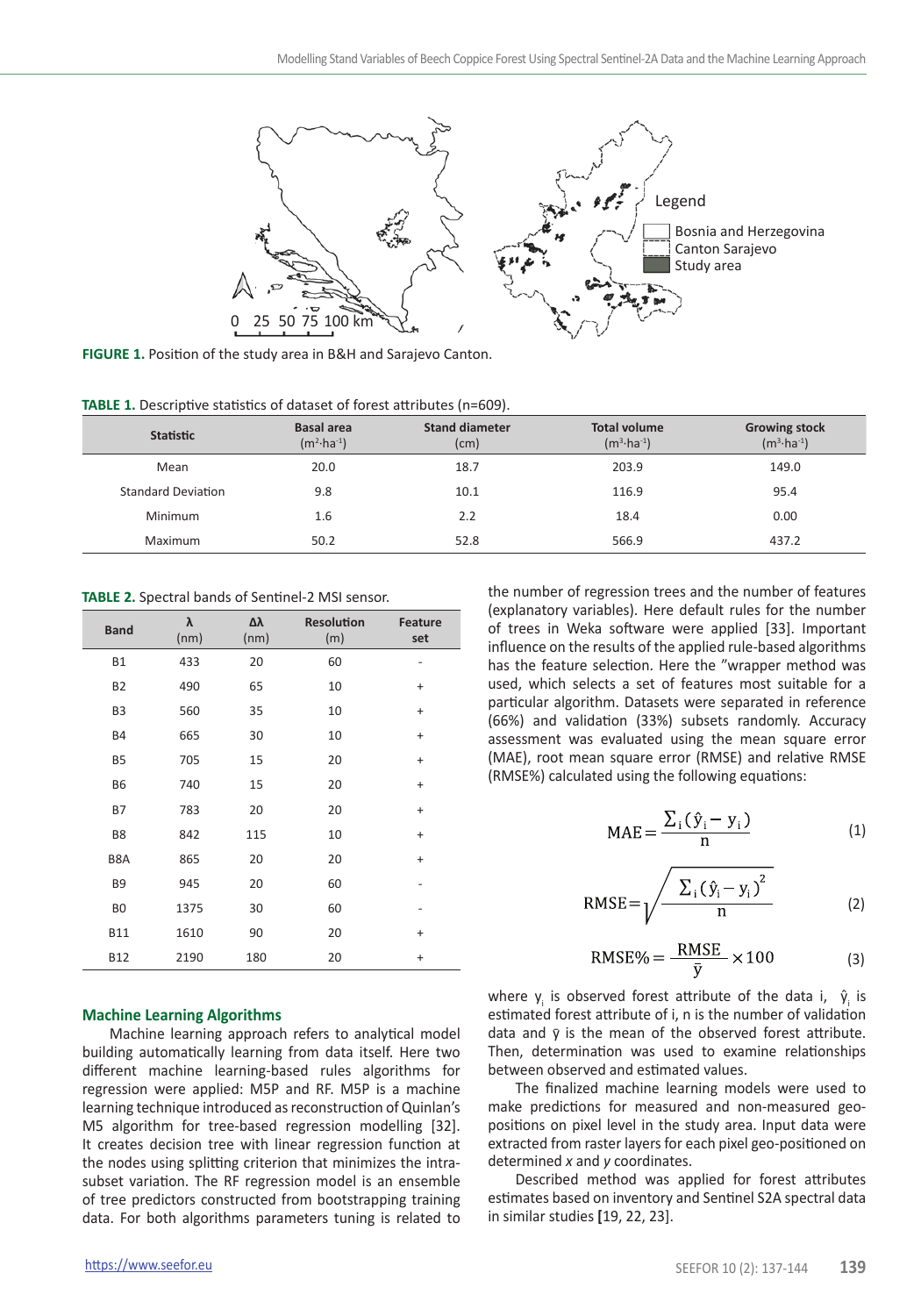# **RESULTS AND DISCUSSION**

### **Correlations**

Spearman's rank correlation between forest attributes, spectral data, vegetation indices, biophysical variables and altitude is shown in Table 3. All forest attributes are correlated significantly to the most auxiliary variables. All forest variables are correlated significantly to B2 (blue), B3 (green), B5, B6, B7 (three vegetation red edges), B8 (near infrared), B8A (narrow near-infrared band), all vegetation indices (DVI, NDVI and RVI) and a set of four biophysical variables (LAI, fapar, FCOVER and CWC). Shortwave infra-red bands B11 and B12 have low but significant correlation with the total volume and growing stock only.

Growing stock was correlated significantly to all auxiliary variables achieving highest correlation with vegetation red edge B6 (-0.24). All correlations were very low, pointing out to weak correlations in general. Astola *et al.* [18] reported higher correlations between  $V_{0'} D_{g'}$  BA in boreal broadleaved forests and Sentinel S2A digital numbers (-0.74, -0.75 and -0.69, respectively).

# **Feature Selection**

Predictor selection based on wrapping method resulted in subsets presented in Figure 2. The number of selected predictors varied between four and ten per forest attributes. Vegetation indices and biophysical variables were selected more frequently then the original spectral data.

Original spectral bands participated in smaller numbers than in similar research related to regression tree modelling for boreal broadleaved forests [19].

## **Model Evaluation**

The differences of sample and modelled forest attribute means were not significant, while modelled variability for all forest attributes was significantly lower (p<0.01). Model evaluations for reference and validation subsets are presented in Table 4. Relative RMSEs for M5P in reference sets ranged from 47.4% for G to 63.1% for GS, while values for RF varied from 17.9% to 23.6% for the same forest attributes respectively. Higher relative RMSEs for both algorithms were obtained for validations sets and ranged between 51% and 68% approximately. Higher relative RMSEs related to regression tree modelling were found for G,  $D_g$  and  $V_o$  in boreal broadleaved forests [19].

The RF performed better in a reference set for all forest attributes related to correlations between the observed and predicted values, while correlations in validation subsets were higher for M5P for all attributes (Figure 2).

The presence of systematic errors was obtained for both algorithms for all attributes in a consistent way. Figure 3 presents the relationships between the observed and predicted values in reference and validation sets for basal area that are similar for other forest attributes. The better performance of RF predictions is visible for RF in the reference set, while predictions in validation sets were biased and weak

| <b>Forest Attribute</b>    | BA                               |                                  | $\mathsf{D}_{_{\mathrm{g}}}$     |                                   | $\mathbf{V}_{_{\mathrm{0}}}$ |                                   | V <sub>7</sub>                   |                                  |
|----------------------------|----------------------------------|----------------------------------|----------------------------------|-----------------------------------|------------------------------|-----------------------------------|----------------------------------|----------------------------------|
| Algorithm                  | M5P                              | RF                               | M5P                              | $\ensuremath{\mathsf{RF}}\xspace$ | M5P                          | $\ensuremath{\mathsf{RF}}\xspace$ | M5P                              | RF                               |
| B <sub>2</sub>             | $\ddot{}$                        |                                  |                                  |                                   | $\ast$                       |                                   | $\begin{array}{c} + \end{array}$ |                                  |
| B <sub>3</sub>             | $\pmb{+}$                        |                                  |                                  |                                   | $\ddot{}$                    |                                   |                                  |                                  |
| <b>B4</b>                  |                                  |                                  |                                  |                                   | $\ddot{}$                    |                                   |                                  |                                  |
| B <sub>5</sub>             | $\begin{array}{c} + \end{array}$ |                                  |                                  | $\begin{array}{c} + \end{array}$  |                              |                                   |                                  |                                  |
| <b>B6</b>                  |                                  |                                  |                                  |                                   | $\ddot{}$                    | $\ddot{}$                         |                                  | $\ddot{}$                        |
| <b>B7</b>                  | $\pmb{+}$                        |                                  |                                  | $\begin{array}{c} + \end{array}$  |                              |                                   |                                  |                                  |
| B8                         |                                  |                                  |                                  | $\begin{array}{c} + \end{array}$  |                              |                                   | $\ddag$                          |                                  |
| B8A                        |                                  | $\pmb{+}$                        |                                  |                                   |                              |                                   | $\ddot{}$                        |                                  |
| <b>B11</b>                 |                                  |                                  |                                  | $\begin{array}{c} + \end{array}$  |                              | $\ddot{}$                         |                                  | +                                |
| <b>B12</b>                 | $\pmb{+}$                        |                                  |                                  | $\begin{array}{c} + \end{array}$  |                              |                                   |                                  | $\pmb{+}$                        |
| <b>DVI</b>                 |                                  |                                  |                                  |                                   |                              |                                   | $\ddot{}$                        |                                  |
| <b>NDVI</b>                |                                  | $\ddot{}$                        | $\ddot{}$                        | $\begin{array}{c} + \end{array}$  |                              |                                   | $\pmb{+}$                        |                                  |
| RVI                        | $\ddot{}$                        |                                  | $\begin{array}{c} + \end{array}$ |                                   | $\ddot{}$                    |                                   | $\ddot{}$                        | $\ddot{}$                        |
| $\ensuremath{\mathsf{LA}}$ | $\pmb{+}$                        | $\ddot{}$                        |                                  |                                   |                              | $\ddot{}$                         | $\pmb{+}$                        | ÷                                |
| fapar                      |                                  |                                  |                                  |                                   | $\ddot{}$                    |                                   |                                  | $\pmb{+}$                        |
| FCOVER                     |                                  |                                  | $\ddot{}$                        | $\begin{array}{c} + \end{array}$  |                              |                                   |                                  |                                  |
| ${\sf CHC}$                | $\begin{array}{c} + \end{array}$ |                                  |                                  | $\ddot{}$                         |                              |                                   |                                  | $\ddot{}$                        |
| $\mathsf{CWC}$             |                                  | $\begin{array}{c} + \end{array}$ |                                  | $\ddot{}$                         |                              | $\ddot{}$                         |                                  |                                  |
| Altitude                   | $\begin{array}{c} + \end{array}$ | $\ddot{}$                        | $\ddot{}$                        | $\begin{array}{c} + \end{array}$  |                              | +                                 |                                  | $\begin{array}{c} + \end{array}$ |

#### **TABLE 3.** Feature selection.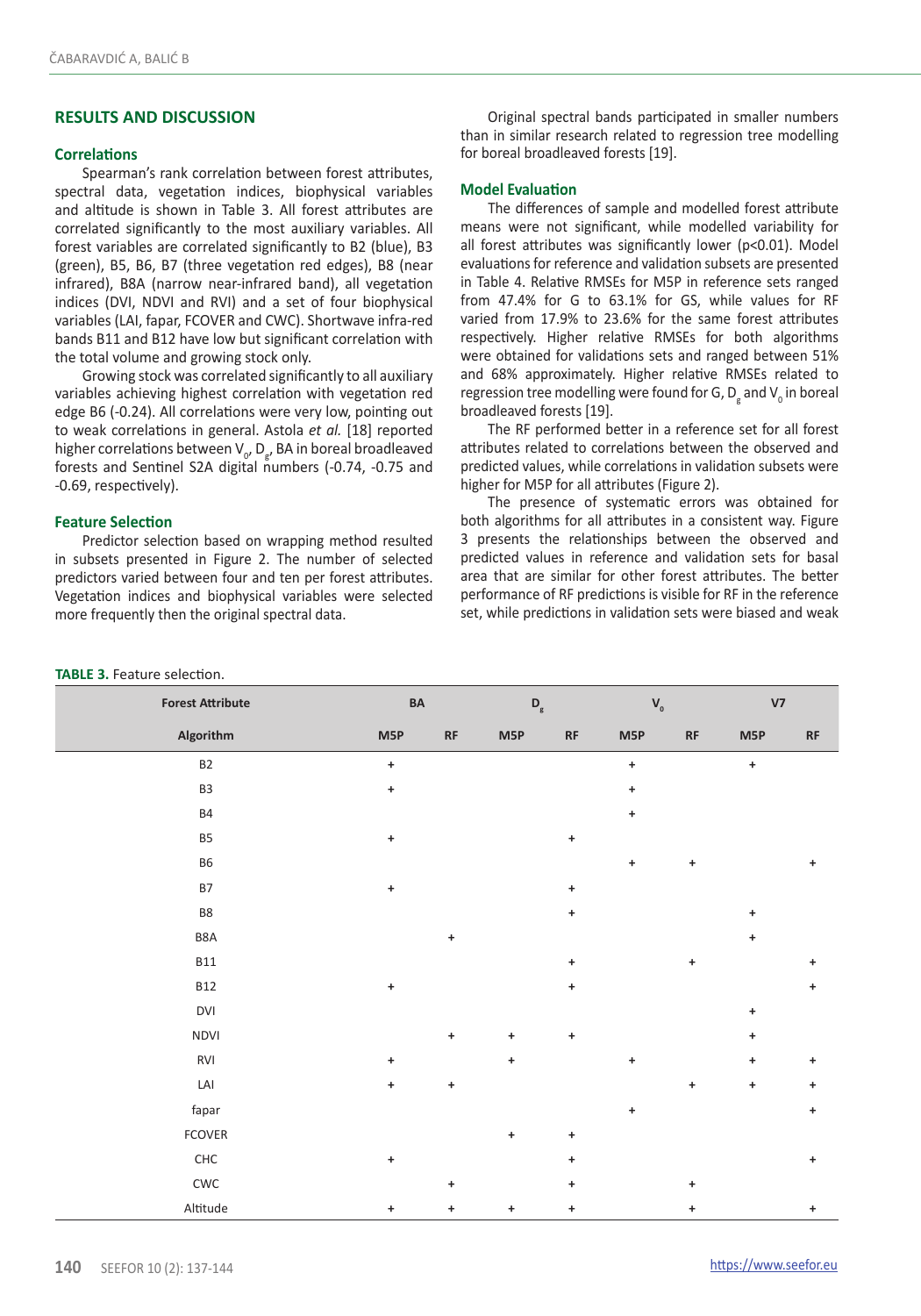| <b>Forest Variable</b>    | Data Set  | Method    | <b>MAE</b> | <b>RMSE</b> | RMSE% |
|---------------------------|-----------|-----------|------------|-------------|-------|
| G                         | <b>RS</b> | M5P       | 7.2        | 9.1         | 47.4  |
|                           |           | RF        | 2.7        | 3.4         | 17.9  |
|                           | VS        | M5P       | 7.8        | 9.8         | 51.2  |
|                           |           | <b>RF</b> | 8.2        | 10.4        | 54.1  |
| $\mathsf{D}_{\mathsf{g}}$ | <b>RS</b> | M5P       | 7.8        | 10.0        | 54.4  |
|                           |           | RF        | 3.0        | 3.9         | 21.0  |
|                           | VS        | M5P       | 7.4        | 9.6         | 52.0  |
|                           |           | RF        | 7.3        | 9.5         | 51.6  |
|                           | <b>RS</b> | M5P       | 87.8       | 111.4       | 56.8  |
| $\sf V$                   |           | <b>RF</b> | 33.0       | 42.1        | 21.5  |
|                           | VS        | M5P       | 87.8       | 112.5       | 57.4  |
|                           |           | <b>RF</b> | 96.0       | 122.0       | 62.2  |
|                           | <b>RS</b> | M5P       | 72.0       | 89.6        | 63.1  |
|                           |           | <b>RF</b> | 26.7       | 33.5        | 23.6  |
| GS                        | VS        | M5P       | 73.3       | 92.8        | 65.3  |
|                           |           | RF        | 75.3       | 95.6        | 67.3  |





**Figure 2.** Correlations in reference **(a)** and validation **(b)** subsets for different forest attributes and machine learning algorithms.

for both algorithms in the range of observed basal area values.

The over-fitting in reference sets was obtained in all models with weak adjustment in validation sets. The RF predictions on the measured location achieved reliable values, while surrounding pixel-based estimates deviated from ground truth. It seems that the chosen feature selection method and the algorithm's specifications express low performances in validation sets, so further research related to reliable estimates on the pixel-level is needed.

#### **Mapping of Basal Area for Beech Coppice Stands**

The mapping of forest attributes has become a contributing part for forest management on all forested areas [23, 34]. Recent research of coppice forests [12-14, 35] pointed out the importance of spatial distribution of forest production attributes for the planning of ameliorative measures (restoration, reforestation) especially in beech stands.

We found that the applied machine learning-based estimation mapping could give insight into spatial distribution

of forest attributes with better preservation of ranges of ground and RF estimated values.

Here is a visualized spatial distribution modelled by RF for basal area as an example and two details with stands from Google Satellite (above) and estimated basal area (below) (Figure 4).

Estimate of spatial distribution of highly correlated forest attributes is consistent over the forested area. This consistency could contribute to the coppice forests' function analysis considering their productive and protective roles. Related to productivity, RF spatial estimates better indicate areas with low values of forest attributes pointing out to the adequacy of stand potentials usage. Also, machine learning-based estimates near stand boundaries indicate forest quantity coverage related to the preservation of forest soil and protection from erosion and drying. We found that these indications could contribute to forest planning considering management and silvicultural measures aiming to improve coppice forest quantity and quality potentials.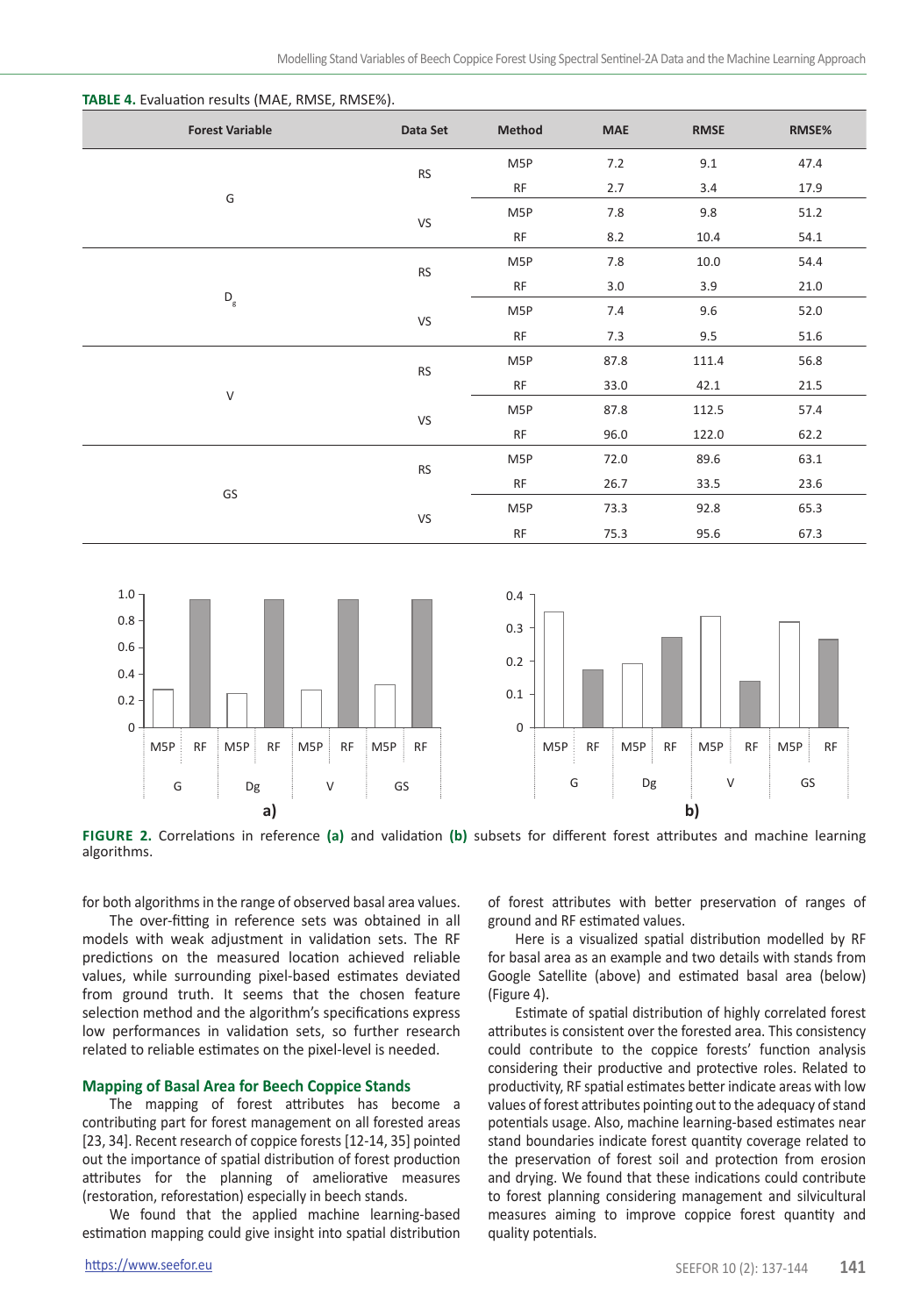

**Figure 3.** Relationship between the observed and estimated values for growing stock in **(a)** the reference dataset and **(b)** the validation dataset.



**Figure 4.** Thematic maps of estimated spatial distribution for basal area in coppice stands **(a)** RF; **(b)** stands on Google above, stands with basal area RF estimates - bellow).

#### **CONCLUSIONS**

Conclusions that can be drawn from this study are:

- There are significant rank correlations between spectral Sentinel S2A data, vegetation indices, biophysical variables, altitude and the main beech coppice forest attributes (G, D<sub>g</sub>, V<sub>0</sub>, GS).
- NDVI, LAI and altitude participated most frequently in selected variable subsets.
- Machine learning modelling based on M5P and RF resulted in different efficiency for all forest attributes. RF estimates in reference sets (RMSE% below 24%)

were better than M5P estimates (RMSE% below 63%). In both modelling processes over fitting in reference sets were obtained, while estimates achieved high relative RMSEs in validation sets.

• The machine learning approach compiled with Sentinel S2A spectral data is promising for the estimation and mapping of spatial distribution of forest attributes in beech coppice stands.

Further research is needed related to machine learning algorithm specifications, more intensive and representative ground sample, spatial correlations and other scientific and technical possibilities.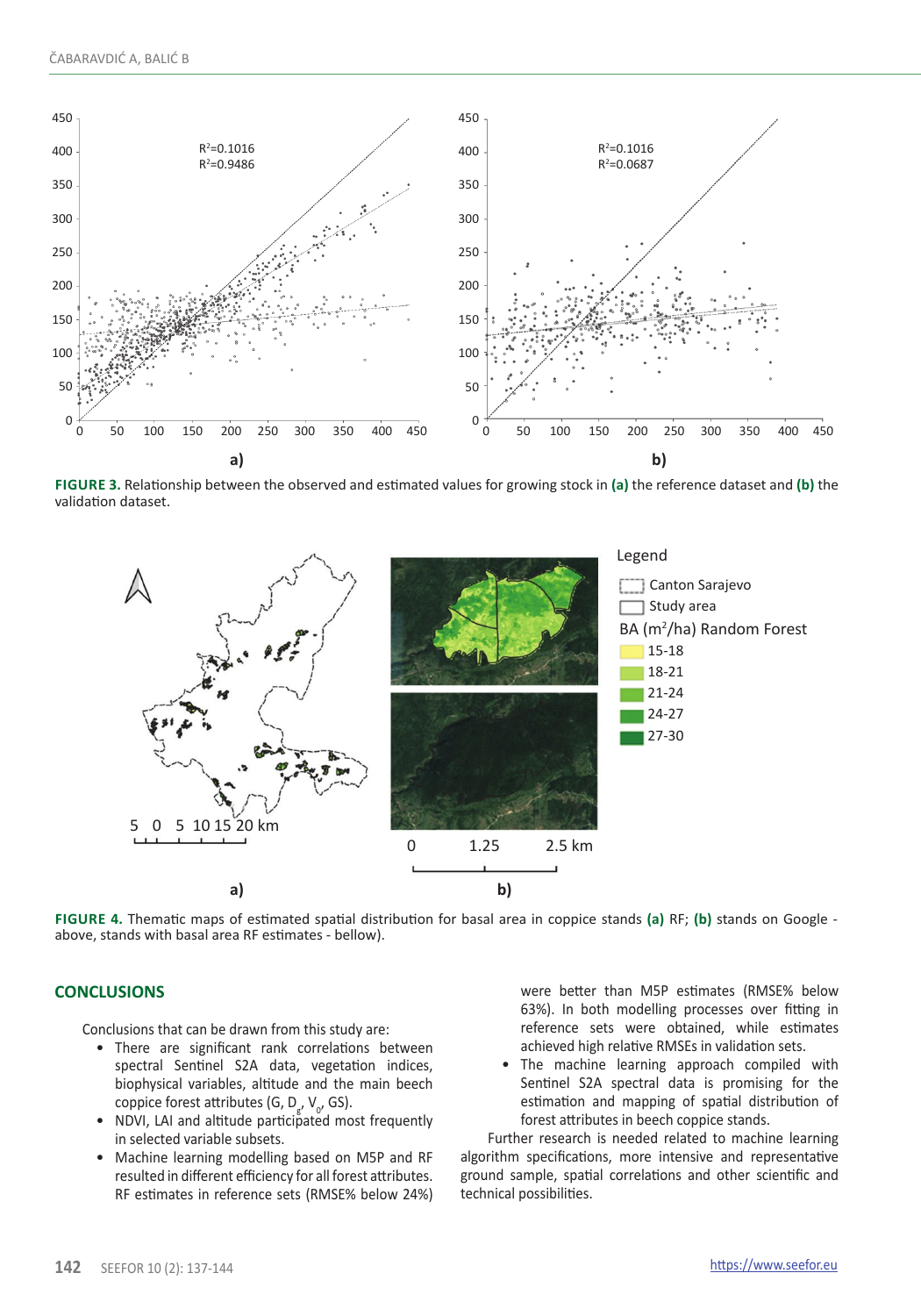# **REFERENCES**

- 1. UNRAU A, BECKER G, SPINELLI R, LADZINA D, MAGAGNOTTI N, NICOLESCU VN, BUCKLEY P, BARTLETT D, KOFMAN PD (eds) 2018 Coppice forest in Europe. Albert Ludwing University of Freiburg, Freiburg, Germany
- 2. MAIROTA P, MANETTI MC, AMORINI E, PELLERI F, TERRADURA M, FRATTEGIANI M, SAVINI P, GROHMANN F, MORI P, TERZUOLO PG, PIUSSI P 2016 Opportunities for coppice management at the landscape level: the Italian experience. *iForest* (9): 775-782. DOI: <https://doi.org/10.3832/ifor1865-009>
- 3. STAJIĆ B, ZLATANOV T, VELICHKOV I, DUBRAVAC T, TRAJKOV P 2009 Past and recent coppice forest management in some regions of South eastern Europe. *Silva Balcanica* 10 (1): 9-19
- 4. ZENELI G, KOLA H 2017 Coppice Forests: Can Traditional Coppice Forest Managament Help the Western Balkan Region? *Forest Research* 6 (3). DOI: [https://doi.org/10.4172/2168-](https://doi.org/10.4172/2168-9776.1000212 ) [9776.1000212](https://doi.org/10.4172/2168-9776.1000212 )
- 5. DEKANIĆ S, LEXER M J, STAJIĆ B, ZLATANOV T, TRAJKOV P 2009 European forest types for coppice forests in Croatia. *Silva Balcanica* 10 (1): 47-62
- 6. PANTIĆ D, KRSTIĆ M, DANILOVIĆ M, MATOVIĆ B, MARKOVIĆ N 2003 Tree development and productivity of beech coppice stands in the Crni Vrh region (*in Serbian with English summary*). *Glasnik Šumarskog fakulteta* 87: 175-186. DOI: [https://doi.](https://doi.org/10.2298/GSF0387175P) [org/10.2298/GSF0387175P](https://doi.org/10.2298/GSF0387175P)
- 7. STOJANOVIĆ LJ, KRSTIĆ M, RADOVANOVIĆ T 2004 Proposition of optimal silvicultural operations in coppice beech forests on mt. Ozren (*in Serbian with English summary*). *Časopis za šumarstvo, preradu drveta, pejsažnu arhitekturu, i zaštitu od erozija* 3: 105-238
- 8. VIŠNJIĆ Ć, MEKIĆ F, VOJNIKOVIĆ S, BALIĆ B, BALLIAN D, IVOJEVIĆ S 2010 Ecological and silvicultural characteristics of beech coppice forests in Bosnia and Herzegovina (*in Bosnian with English summary*). Monograph, Faculty Forestry University Sarajevo, Bosnia and Herzegovina, 154 p
- 9. PINTARIĆ K 2002 Problem of the conversion of beech coppices into high forests of beech (*in Croatian with English summary*). *Šumar list* 126 (3-4): 119-128
- 10. KORIČIĆ Š 2005 Biološki, ekološki i ekonomski pokazatelji uspješnosti proreda u panjačama bukve *(in Bosnian with English summary*). PhD thesis, University of Sarajevo, Faculty of Forestry, Sarajevo, Bosnia and Herzegovina, 220 p
- 11. BALIĆ B 2013 Productivity, structural caracteristics and models of growth and increment coppice beech forest in the Sarajevo Canton *(in Bosnian with English summary*). PhD thesis, University of Sarajevo, Faculty of Forestry, Sarajevo, Bosnia and Herzegovina, 215 p
- 12. BALIĆ B, VIŠNJIĆ Ć, VOJNIKOVIĆ S, IBRAHIMSPAHIĆ A, LOJO A, AVDAGIĆ A 2016 Ecological, productive and silvicultural categorisation of coppice beech stands in the area of Sarajevo Canton. *Works of the Faculty of Forestry University of Sarajevo* [45](http://www.tandfonline.com/loi/tplb20?open=147) (2): 83-99
- 13. VIŠNJIĆ Ć, BALIĆ B, VOJNIKOVIĆ S, MEKIĆ F 2017 Ameliorative categorsiation of beech coppice forests at the territory of Canton Sarajevo (*in Bosnian with English summary*). Monograph, Faculty Forestry University Sarajevo, Bosnia and Herzegovina, 115 p
- 14. LOJO A, MUSIĆ J, BALIĆ B, BAJRIĆ M, SOKOLOVIĆ DŽ, IBRAHIMSPAHIĆ A, AVDAGIĆ A 2017 Analise of the current state and long-term projection of use and conversion of stateowned coppice forests in order to improve of wood production and state of forest in the Sarajevo Canton (*in Bosnian with English summary*). *Naše šume* (46-47): 12-29
- 15. IMMITZER M, VUOLO F, ATZBERGER C 2016 First Experience with Sentinel-2 Data for Crop and Tree Species Classifications in Central Europe. *Remote Sens* 8 (3): 166. DOI: [https://doi.](https://doi.org/10.3390/rs8030166) [org/10.3390/rs8030166](https://doi.org/10.3390/rs8030166)
- 16. BERTA A 2018 Tree species classification in forests of Central Croatia using Sentinel 2 data and data mining. Conference: Natural Resources, Green Technology&Sustainable Developement /3, Zagreb, Croatia
- 17. GAŠPAROVIĆ M, ZRINJSKI M, GUDELJ M 2019 Automatic cost-effective method for land cover classification (ALCC). *Computers, Environment and Urban Systems* 76: 1-10. DOI: <https://doi.org/10.1016/j.compenvurbsys.2019.03.001>
- 18. ASTOLA H, HÄME T, SIRRO L, MOLINIER M, KILPI J 2019 Comparison of Sentinel-2 and Landsat 8 imagery for forest variable prediction in boreal region. *Remote Sens Environ* 223: 257-273. DOI: <https://doi.org/10.1016/j.rse.2019.01.019>
- 19. WITTKE S, YUA X, KARJALAINENA M, HYYPPAA J, PUTTONENA E 2019 Comparison of two-dimensional multitemporal Sentinel-2 data with threedimensional remote sensing data sources for forest inventory parameter estimation over a boreal forest. *Int J Appl Earth Obs* 76: 167-178. DOI: [https://doi.org/10.1016/j.](https://doi.org/10.1016/j.jag.2018.11.009) [jag.2018.11.009](https://doi.org/10.1016/j.jag.2018.11.009)
- 20. CHEN L, REN C, ZHANG B, WANG Z, XI Y 2018 Estimation of Forest Above-Ground Biomass by Geographically Weighted Regression and Machine Learning with Sentinel Imagery. *Forests 9* (10): 528-582. DOI:<https://doi.org/10.3390/f9100582>
- 21. BALENOVIĆ I, ALBERTI G, MARJANOVIĆ H 2013 Airborne Laser Scanning - the Status and Perspectives for the Application in the South-East European Forestry. *South-east Eur for* 4 (2): 59-79. DOI: [https://doi.org/10.15177/seefor.13-07](http://dx.doi.org/10.15177/seefor.13-07)
- 22. SAFARI A, SOHRABI H, POWELL SL 2018. Comparison of satelittebased estimates of aboveground biomass in coppice oak forests using parametric, semiparametric and non-parametric modeling methods. *Journal of Apllied Remote Sensing* 12 (4), 046026 . DOI: <https://doi.org/10.1117/1.JRS.12.046026>
- CHEN L, WANG Y, REN C, ZHANG B, WANG Z 2019 Optimal combination of predictors and algorithms for forest aboveground biomass mapping from Sentinel and SRTM data. *Remote Sens* 11 (4): 414. DOI: <https://doi.org/10.3390/rs11040414>
- 24. NOI PT, KAPPAS M 2018 Comparison of Random Forest, k-Nearest Neighbor, and Support Vector Machine Classifiers for Land Cover Classification Using Sentinel-2 Imagery. *Sensors* 18 (1): 18. DOI:<https://doi.org/10.3390/s18010018>
- 25. STOJANOVIĆ O, DRINIĆ P 1974 Istraživanje veličine koncentričnih kružnih površina za taksacionu procjenu šuma (*in Bosnian with English summary*). *Works of the Faculty of Forestry and Institute of Forestry Sarajevo* 34 p
- 26. BALIĆ B, MUSIĆ J, LOJO A, ČABARAVDIĆ A, IBRAHIMSPAHIĆ A 2010 Creation of volume and sortiment tables for beech coopice forests as scientific base for management planning for beech coppice forests in Federation B&H (*In Bosnian with English summary*). Federal Ministry of Agriculture, Foresty and Water Management, Sarajevo, 80 p
- 27. EUROPEAN SPACE AGENCY 2019 Copernicus Open Acces Hub. URL: <https://scihub.copernicus.eu/dhus/#/home>(12 February 2019)
- 28. EUROPEAN SPACE AGENCY 2019 Sentinel-2 Spectral Response Functions (S2-SRF). URL: [https://sentinel.esa.int/web/sentinel/](https://sentinel.esa.int/web/sentinel/document-library/content/-/article/sentinel-2a-spectral-responses) [document-library/content/-/article/sentinel-2a-spectral](https://sentinel.esa.int/web/sentinel/document-library/content/-/article/sentinel-2a-spectral-responses)[responses](https://sentinel.esa.int/web/sentinel/document-library/content/-/article/sentinel-2a-spectral-responses) (23 July 2019)
- 29. RICHARDSON AJ, WIEGAND CL 1977 Distinguishing Vegetation From Soil Background Information. *Photogramm Eng Rem S* 43 (12): 1541-1552
- 30. ROUSE JWJ R, HAAS RH, DEERING DW, SCHELL JA, HARLAN JC 1974 Monitoring the Vernal Advancement and Retrogradation (Green Wave Effect) of Natural Vegetation, NASA/GSFC Type III Final Report, Greenbelt, MD, USA, 371 p